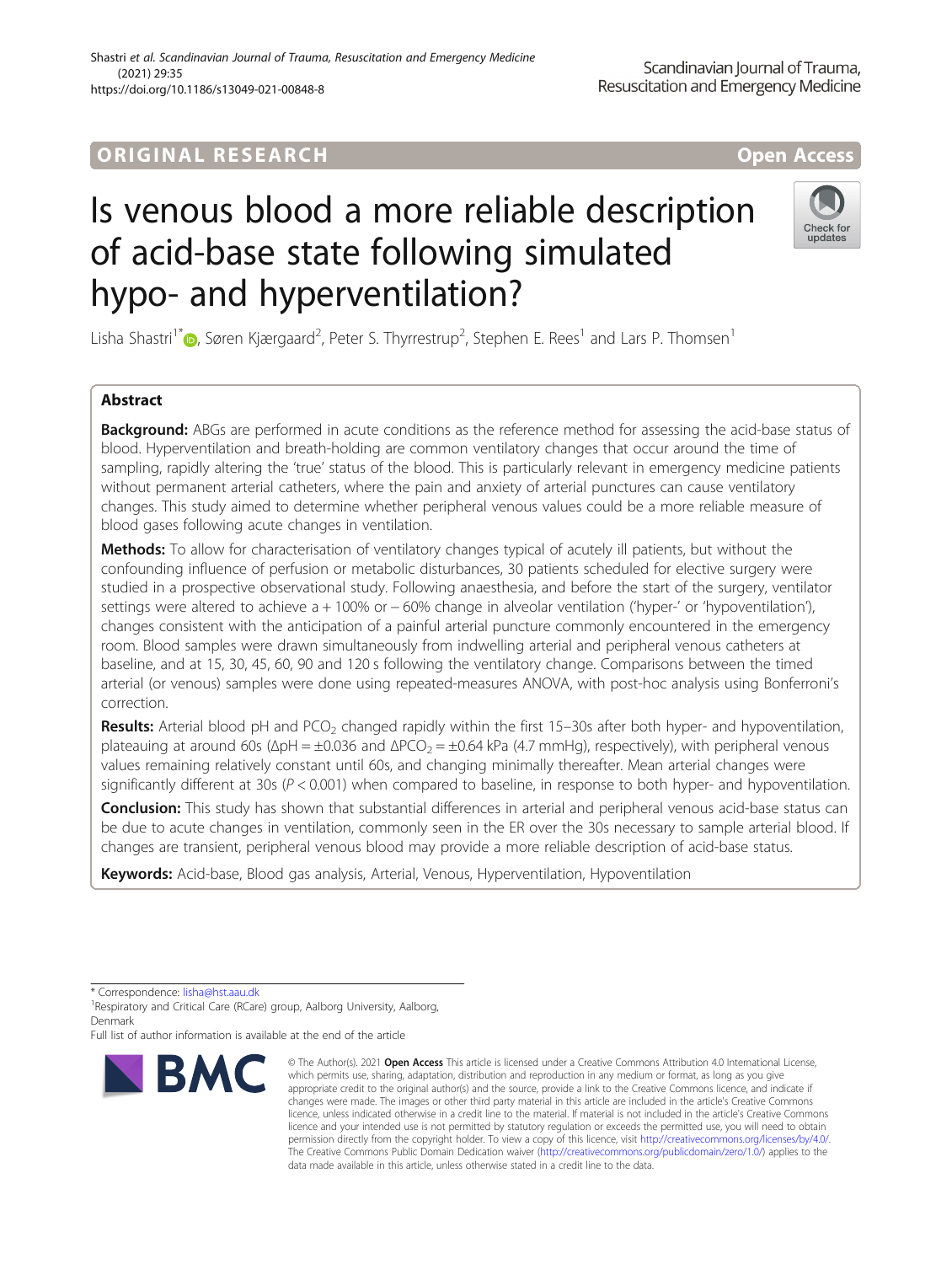#### Introduction

In emergency or intensive care medicine, blood gas analysis is used to monitor the acid-base and oxygenation status of the patient. Small disturbances around the time of sampling could induce acute transient changes in ventilation and misrepresentation of the acid-base status. Such transient changes could be due to anxiety or fear of the needle prior to puncture  $[1]$  $[1]$ , resulting in hyperventilation or breath holding. Additionally, these changes could also be seen after alterations in ventilator settings or spontaneous breathing in ICU patients [\[2](#page-5-0)]. Although common practice is to wait 10 min or more to measure blood gases after a change in ventilator settings [[3\]](#page-5-0), it does not preclude the presence of acute transient changes around the time of sampling, thereby clouding clinical interpretation.

Transient factors affecting blood gases are poorly understood. Studies have demonstrated rapid arterial or venous changes in response to changes in ventilation, but in a non-standard way with volunteers simply requested to hyperventilate to a fixed respiratory frequency or hold their breath [[4](#page-5-0)–[6](#page-5-0)]. Short-term change in ventilation primarily affects blood  $pH$  and  $PCO<sub>2</sub>$  with little effect on oxygenation unless inspired oxygen levels are low. Due to a larger volume and buffering capacity, the venous blood may not immediately match the changes observed in the arterial blood. This may have several implications related to the interpretation of blood gases at the bedside. Understanding the responses to acute transient changes in both arterial and venous blood are important concepts to consider while interpreting blood gases in emergency and intensive care.

This study investigates the acute response of end-tidal  $CO<sub>2</sub>$  (EtCO<sub>2</sub>) and, simultaneous arterial and peripheral venous acid-base status, following standardised changes in ventilation, with responses to both an increase and decrease in ventilation being examined.

#### Methods

#### Patients

This was a prospective observational study where patients were studied in a surgical milieu allowing for standardisation of ventilator settings. Adult patients without cardiovascular or respiratory disease, scheduled for an elective robot-assisted laparoscopic prostatectomy or hysterectomy were included in the study. This study population allowed for the isolation and characterisation of ventilatory changes to acid-base status without the confounding influence of changes in perfusion, or the presence of metabolic disturbances, known to delay the transit of blood through the tissues. The study was conducted at Aalborg University Hospital North, Aalborg, Denmark, from August 2019 to March 2020, and written informed consent obtained from all the participants prior to the study. The study was approved by the Regional Ethical Committee for North Jutland and abides by the guidelines set in the Declaration of Helsinki.

#### Protocol

The study procedure was performed after the patient was anaesthetised but prior to the start of the surgery, during the time when the patient is being prepared for surgery. Patients were anaesthetised according to the department protocol using total intravenous anaesthesia for the duration of the study, with arterial and peripheral venous catheters in-situ. The arterial catheter was inserted into arteria radialis and peripheral venous catheter into a vein in the anterior cubital fossa. Each patient was randomised to receive changes in mechanical ventilation corresponding to either 'hyperventilation' or 'hypoventilation' as described below.

#### Study procedure and blood sampling

Blood sample pairs were taken by two trained individuals, simultaneously drawing an arterial and a venous sample. The individuals were aware of the changes in ventilation as well as the catheter from which they were sampling, however, we do not expect this to result in systematic bias in relation to the sampling. Sample pairs were taken at baseline (2 pairs immediately after each other) and then at 15, 30, 45, 60, 90 and 120 s after the change in ventilation. Blood was collected in preheparinised safePICO syringes (Radiometer, Copenhagen, Denmark) with 1 mL of blood per sample. The syringes were capped, and air bubbles removed immediately after sampling. The baseline samples were analysed prior to the start of the experiment, to allow all samples to be analysed within 30 min of sampling without storage on ice, as recommended by IFCC guidelines [[7\]](#page-5-0). A third person ensured correct timing of the sampling and assisted in capping the syringes at the time of sampling. Samples were analysed in the order that they were taken, arterial before venous, on the same ABL800 Flex analyser (Radiometer, Copenhagen, Denmark).

#### Ventilator settings

Ventilator settings at baseline and for 'hyperventilation' and 'hypoventilation' are illustrated in Table 1. Patients

Table 1 Ventilatory settings during baseline and for hyperventilation and hypoventilation

| <b>Parameters</b>        | <b>Baseline</b> | Hyperventilation Hypoventilation          |                                             |
|--------------------------|-----------------|-------------------------------------------|---------------------------------------------|
| Tidal volume $(V_T)$     | 6 ml/kg         | 8 ml/kg                                   | 6 ml/kg                                     |
| Respiratory Rate (RR)    | 15 bpm          | 20 bpm                                    | 6 bpm                                       |
| PFFP                     |                 | 5 cmH <sub>2</sub> O 5 cmH <sub>2</sub> O | 5 $cmH2O$                                   |
| Criteria for termination |                 | $EtCO2 < 1.5$ kPa                         | SPO <sub>2</sub> < 88%<br>$EtCO2 > 6.5$ kPa |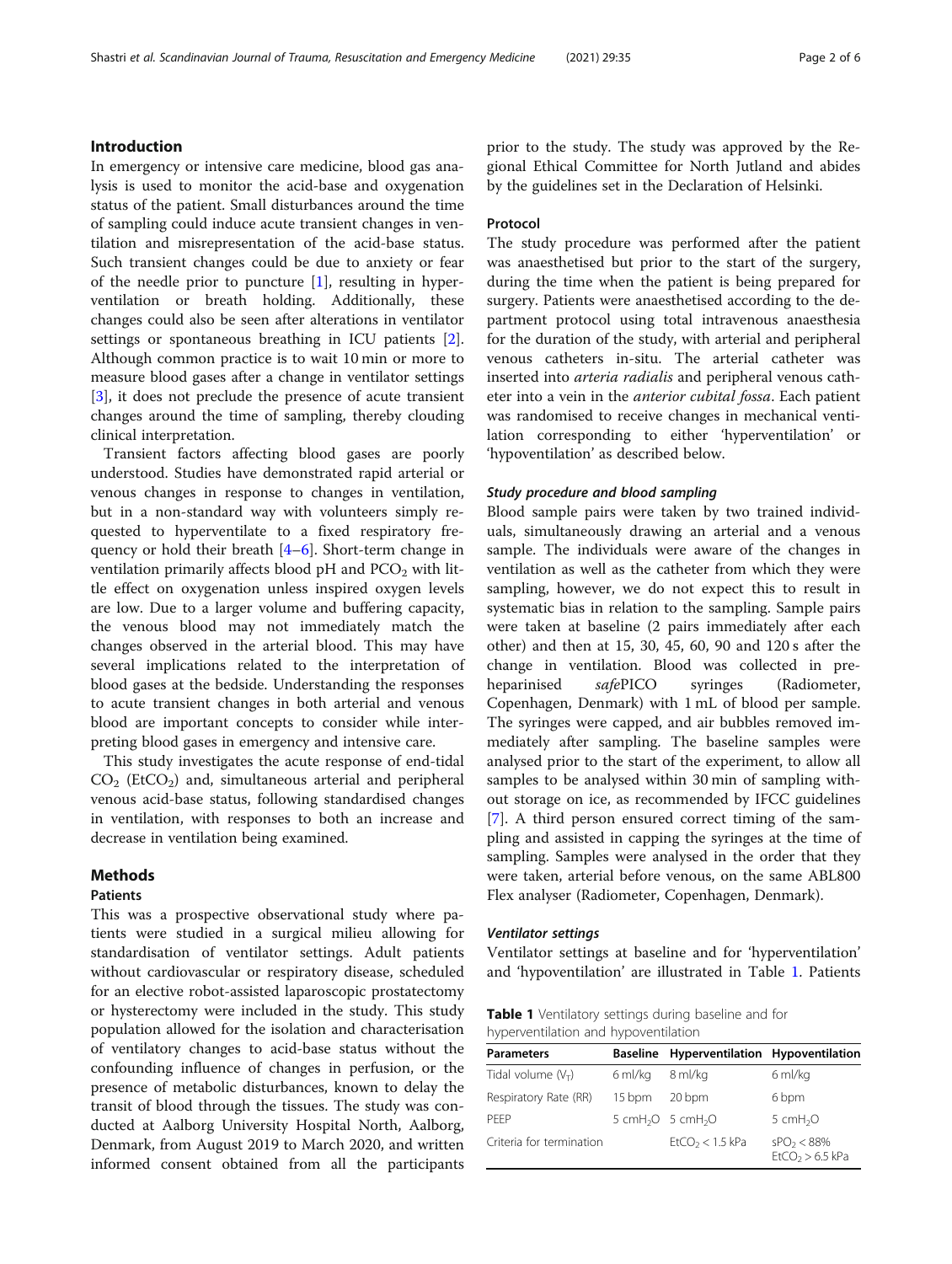were ventilated using IPPV ventilation with a volumecontrolled mode (Dräger Primus<sup>\*</sup>, Lübeck, Germany). Changes in ventilation approximated to either a 100% increase or 60% decrease in alveolar ventilation  $(V_A)$ .  $V_A$ was calculated from tidal volume  $(V_T)$ , anatomical dead space  $(V_D)$  and respiratory rate (RR) from  $\dot{V}_A = (V_T V_D$ ) ⋅ RR, assuming a  $V_D$  of 150 ml. For example, in a patient with an ideal body weight of 75 kg and baseline  $V_T = 6$  ml/kg and RR = 15 breaths per min (bpm),  $\dot{V}_A$ would equal ((6 ∙ 75) - 150) ∙ 15 = 4500 ml/min. A 100% increase, and 60% decrease, in  $V_A$  would result in values of 9000 and 1800 ml/min, respectively. Typically, in the emergency department (ED), hyperventilation can result in respiratory rates as high as 30 bpm and hypoventilation can present as complete apnea if the patient holds their breath. As complete cessation of ventilation was not desirable for this protocol, a reduction of 60% was considered safe by the study team. An increase of normal respiratory rate from 15 to 30 bpm represents a 100% increase in alveolar ventilation, we therefore selected an increase in 100%, however increasing both tidal volume and respiratory rate, so as to simulate a more normal pattern of breathing for the patient.  $EtCO<sub>2</sub>$  and  $SpO<sub>2</sub>$  were monitored throughout the study; EtCO<sub>2</sub> continuously measured using Beacon Caresystem (Mermaid Care A/S, Nørresundby, Denmark) and  $SpO<sub>2</sub>$  using pulse oximetry. The acute transient change in ventilation lasted 2 min so as to characterise typical short-term changes in ventilation.

#### Sample size calculation

The studies by Montagna et al. [[5\]](#page-5-0) and Steurer et al. [\[4](#page-5-0)] examined the effect of hyperventilation on blood gases. From their results we approximated the changes from baseline for  $PCO<sub>2</sub>$  in both arterial and venous blood respectively, following voluntary hyperventilation. We used the mean and SD at baseline of  $0 \pm 0.5$  kPa reported in [[5\]](#page-5-0), and the arteriovenous difference in  $PCO<sub>2</sub>$  of 0.85 kPa, reported in [[4,](#page-5-0) [5](#page-5-0)], 1 min into the hyperventilation period. For the SD at 1 min, we expected a slightly higher variance than that at baseline, and therefore chose an SD of 0.8 kPa. The calculated sample size using the data from baseline and at 1 min was therefore 12 patients each, for the hyper- and hypoventilation parts of the study, with  $\alpha$  = 0.05 and  $\beta$  = 0.80. Ethical approval was obtained to study 30 patients.

#### Statistical analysis

Variability of the arterial and venous blood were examined using the two pairs at baseline, which were taken immediately after each other. This was analysed using a Bland-Altman (BA) comparison, calculating biases and limits of agreement (LoA) for arterial and venous pH and  $PCO<sub>2</sub>$  at baseline under steady state conditions for ventilation.

Changes following hyper- or hypoventilation were analysed as changes ( $\Delta$ ) in pH, PCO<sub>2</sub> and EtCO<sub>2</sub> from baseline. Tests of normality were performed using Shapiro-Wilk's test, and the data were found to be normally distributed. Comparisons between the timed arterial samples were analysed using a repeated measures ANOVA followed by a post-hoc analysis using Bonferroni's correction to compare differences between the average values at each timepoint from baseline. Similar analyses were done for the peripheral venous samples and the  $EtCO<sub>2</sub>$  measurements. All results are presented as mean  $\pm$  SD, with  $P < 0.05$  considered statistically significant. Statistical analysis was conducted on SPSS v25 (SPSS<sup>®</sup> IBM Corp., Armonk, USA).

#### Results

Thirty patients were studied, with 15 patients each in the hyper- and hypoventilation parts of the study. The mean age of the patients were 61 years and 27% were female. Further details are presented in Table 2.

#### Variability of pH and  $PCO<sub>2</sub>$  at baseline steady-state ventilation

The bias and LoA of pH and  $PCO<sub>2</sub>$  values at baseline ventilation were, for arterial blood 0.001 (− 0.004 to 0.006) and − 0.11 (− 0.25 to 0.03) kPa (or − 0.83 (− 1.88 to 0.22) mmHg), and for peripheral venous blood 0.001 (− 0.005 to 0.007) and − 0.01 (− 0.20 to 0.17) kPa (or 0.08

**Table 2** Population characteristics ( $n = 30$ ), baseline blood gas values are a mean of two samples taken immediately after each other

| <b>Parameters</b>                 | Mean $\pm$ SD or N (%) |  |
|-----------------------------------|------------------------|--|
| Age (years)                       | $61 + 10$              |  |
| Sex-Female                        | 8(26.7)                |  |
| Height (cm)                       | $176 \pm 7$            |  |
| Weight (kg)                       | $84.8 \pm 12.6$        |  |
| Surgery                           |                        |  |
| Prostatectomy                     | 22 (73.3)              |  |
| Hysterectomy                      | 8(26.7)                |  |
| Arterial (baseline)               |                        |  |
| рH                                | $7.409 \pm 0.035$      |  |
| $PCO2$ (kPa)                      | $5.55 \pm 0.64$        |  |
| $PCO2$ (mmHg)                     | $41.63 \pm 4.80$       |  |
| Venous (baseline)                 |                        |  |
| pH                                | $7.391 \pm 0.034$      |  |
| $PCO2$ (kPa)                      | $6.02 \pm 0.73$        |  |
| $PCO2$ (mmHg)                     | $45.15 + 5.48$         |  |
| EtCO <sub>2</sub> (baseline; kPa) | $4.67 \pm 0.62$        |  |
| $EtCO2$ (baseline; mmHq)          | $35.03 \pm 4.65$       |  |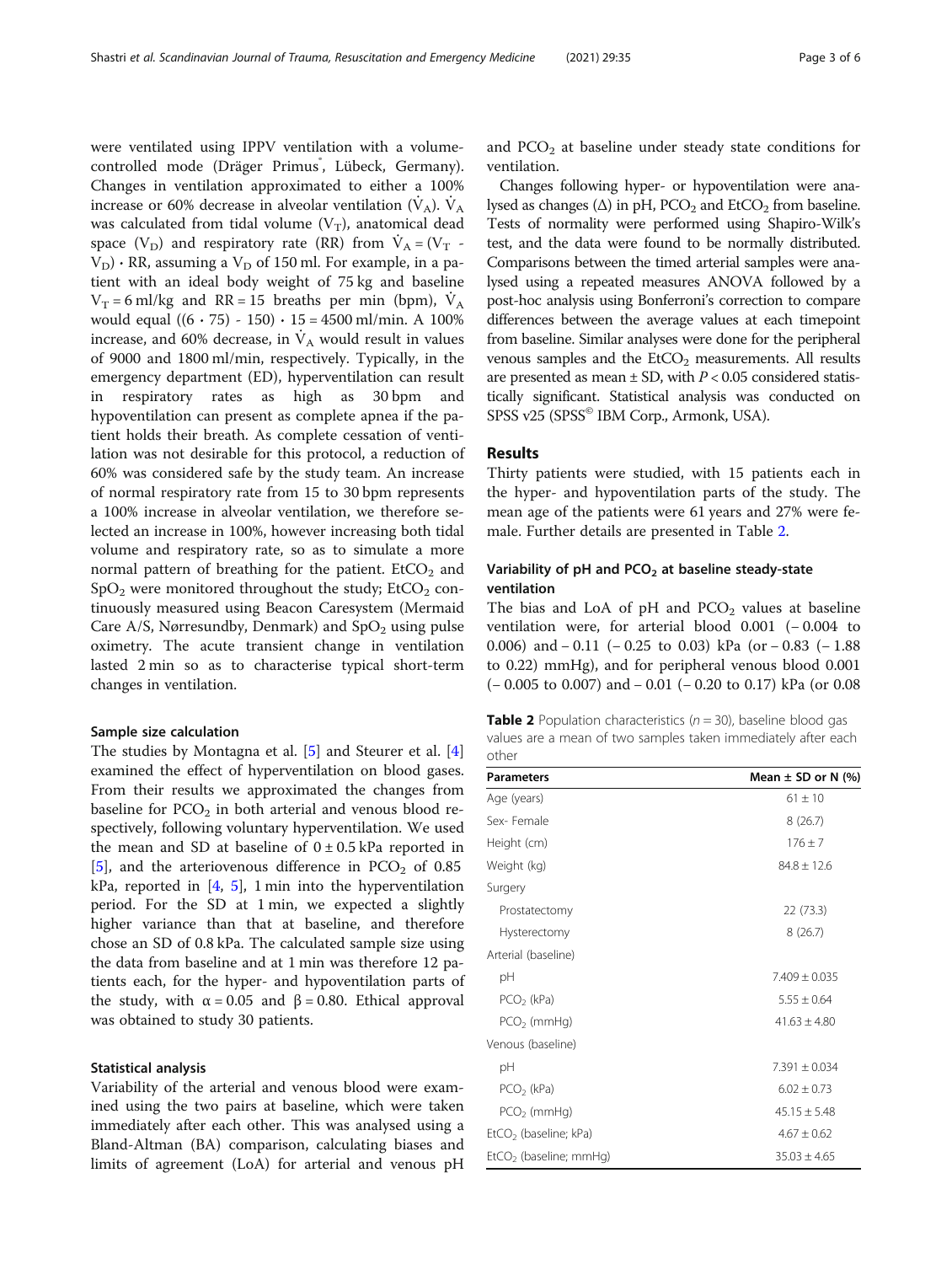(− 1.50 to 1.28) mmHg), respectively (BA plots not shown). The widest LoAs of the variability of the arterial and venous pH and  $PCO<sub>2</sub>$  are incorporated in Fig. 1 as horizontal dotted lines to represent the blood's inherent variability.

#### Responses to hyper- and hypoventilation

The changes from baseline  $(\Delta)$  in EtCO<sub>2</sub>, arterial and peripheral venous blood, are shown in Fig. 1 as averages and SD (one-sided) for all patients. Changes in pH,  $PCO<sub>2</sub>$  and  $EtCO<sub>2</sub>$  in response to hyperventilation are displayed in Fig. 1a & b and in response to hypoventilation in Fig. 1c & d, respectively. No patient reached termination criteria during the course of the study.

Following an acute transient increase in ventilation, arterial pH and  $PCO<sub>2</sub>$  changed faster than in peripheral venous blood, with a rapid and statistically significant change from baseline initiated within the first  $30s$  ( $P <$ 0.001), plateauing around 60s ( $\Delta$ pH = 0.036 ± 0.010 and  $\Delta PCO_2 = -0.64 \pm 0.14$  kPa  $(-4.77 \pm 1.07$  mmHg)). Venous blood parameters changed after 90s, remaining minimal and not significantly different from baseline. An acute transient decrease in ventilation changed arterial  $pH$  and  $PCO<sub>2</sub>$  faster than hyperventilation, with changes in arterial acid-base status observed as early as 15s. Arterial values of  $pH$  and  $PCO<sub>2</sub>$  were significantly different from baseline at 30s ( $P < 0.001$ ), with responses reaching  $-0.038 \pm 0.007$  and  $0.75 \pm 0.11$  kPa  $(5.59 \pm 0.85$  mmHg) for  $\Delta pH$  and  $\Delta PCO_2$ , respectively, at 60s. Venous pH was significantly different from baseline at 60s ( $P < 0.01$ )



Fig. 1 Changes in end-tidal CO<sub>2</sub>, arterial and peripheral venous pH and PCO<sub>2</sub> (kPa, mmHg) in response to hyper- (a, b) and hypoventilation (c, d). Changes in end-tidal CO<sub>2</sub> (EtCO<sub>2</sub>; black), arterial (red) and peripheral venous (blue) pH and PCO<sub>2</sub> plotted as a change from baseline (Δ) in response to hyperventilation (a & b) and hypoventilation (c & d). Data presented as mean  $\pm$  SD. Error bars (only one side shown) represent SD at that time point. Dotted black horizontal lines represent the widest LoAs of the variability at baseline in the arterial and peripheral venous blood for pH (a & c) and PCO<sub>2</sub> (b & d) in the respective graphs. \*statistically significant with P < 0.05 when compared to baseline using a repeated measures ANOVA followed by a post-hoc test with Bonferroni's correction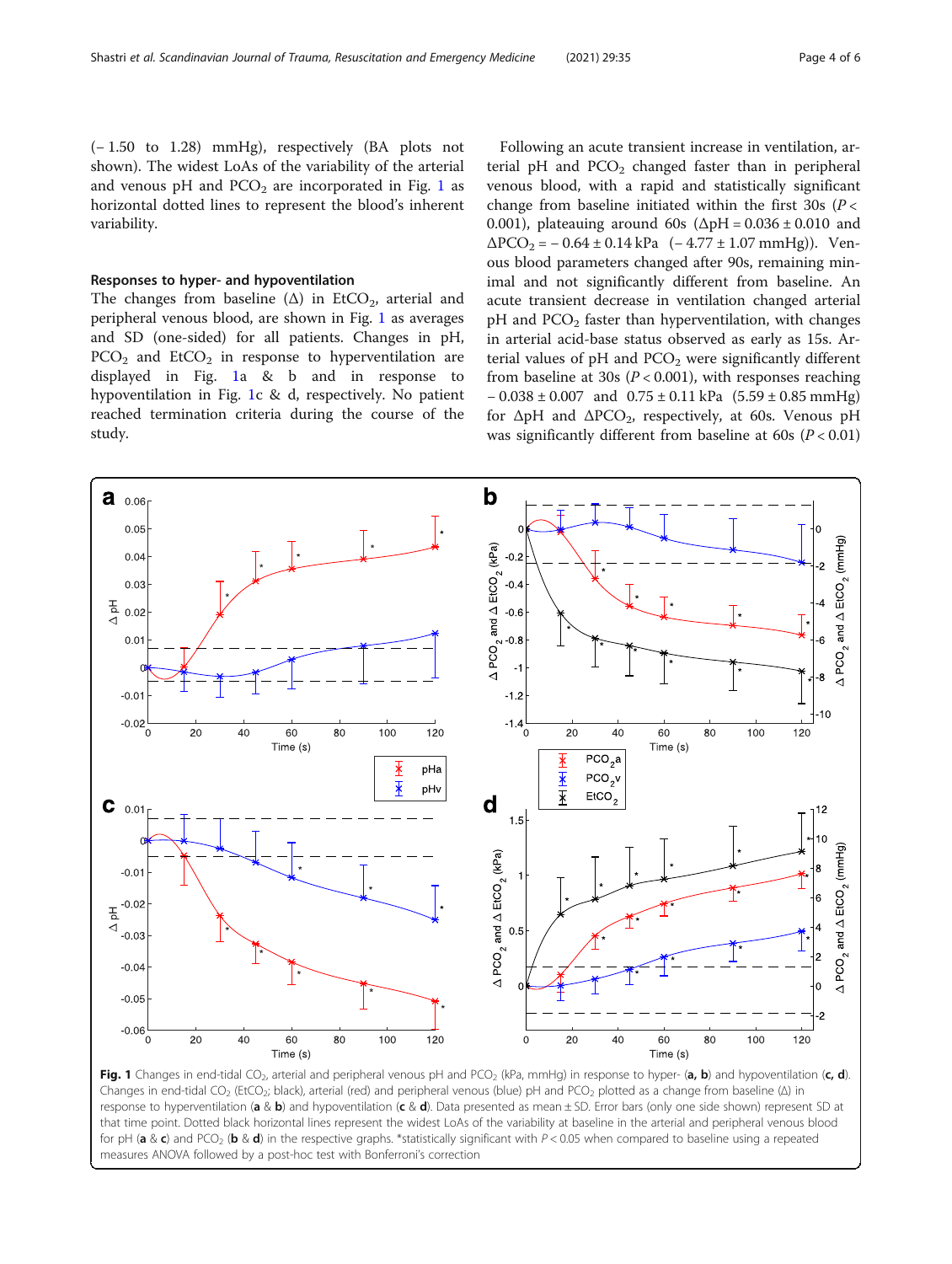and PCO<sub>2</sub> at 45s ( $P < 0.002$ ). Arterial PCO<sub>2</sub> followed the trend of  $ECO<sub>2</sub>$  with a minimal delay of 15s between them in response to both hyper- and hypoventilation.  $E<sub>1</sub>ECO<sub>2</sub>$  was significantly different from baseline 15s after the change in ventilation  $(P < 0.001)$ .

#### **Discussion**

Acid-base and oxygenation status are important measurements, needed for the management of patients in intensive and emergency care. Acute transient changes in ventilation can rapidly affect these parameters in arterial blood. This study has shown that standardised increases and decreases in ventilation result in a reproducible pattern of rapid changes in arterial pH and  $PCO<sub>2</sub>$  seen as quickly as 30s in accordance with the speed of changes in the lungs ( $EtCO<sub>2</sub>$ ). Peripheral venous blood is less responsive to these changes, presenting first after 60s, meaning venous blood essentially filters out changes due to short term variability in ventilation. Previous studies have shown that voluntary hyperventilation can induce a rapid change in the arterial (5) or venous (13) blood, with a maximal change observed at  $\sim$  2 min for arterial and  $\sim$  4 min for venous blood. The lack of standardisation in these studies make it difficult to determine and compare the precise response of blood gases to the changes in ventilation, with this study being the first to investigate responses to standard changes in ventilation.

Repeated blood sampling is associated with anxiety and fear in the patient, especially in those with chronic illnesses [[8\]](#page-5-0). This anxiety could manifest due to numerous reasons, for example in anticipation of the next puncture or in response to the pain of the needle prick  $[8-10]$  $[8-10]$  $[8-10]$  $[8-10]$ , thereby precipitating momentary changes in respiratory patterns including hyperventilation and breath-holding [[11](#page-5-0), [12](#page-5-0)], commonly encountered in the emergency room, in admitted patients with COPD, or for awake patients on non-invasive ventilation. Transient changes can also be observed in intensive care, when patients on assisted ventilation engage in spontaneous breathing [[2\]](#page-5-0). Janssens et al. [[13](#page-5-0)] studied the response of hypercapnic patients to initiation or interruption of noninvasive positive pressure ventilation and demonstrated a change in PaCO<sub>2</sub> of 2-2.7 kPa (15-20 mmHg), within the first 2 min, which are much larger than the changes evidenced in this study.

In a survey conducted by Rang et al. [[14\]](#page-5-0), discussing the clinical significance of variation in blood gases, emergency physicians suggest that a difference in  $PCO<sub>2</sub>$ of 0.8 kPa (6 mmHg) is clinically significant. In our study, we see an average change in  $PaCO<sub>2</sub>$  of 0.64 and 0.75 kPa at the end of 1 min in response to hyperventilation and hypoventilation, which in combination with the SDs describing variation at baseline gives a range of  $\sim$  1 kPa (7.5 mmHg), at or above the clinically significant

range described by Rang et al. The transient changes in arterial acid-base seen here many be similar to, or even lower than, those seen in departments of emergency or pulmonary medicine, with the ventilatory changes applied in this study relatively small when compared to hyperventilation (up to 30 bpm) or breath-holding, frequently encountered in the ED. In addition, the duration of this protocol is consistent with brief periods of hyperventilation or breath holding and corresponds to the duration of a typical arterial puncture which takes around 30s to perform by a trained individual [[9\]](#page-5-0), with additional time required for patient preparation [[15\]](#page-5-0).

In contrast, peripheral venous blood showed a smaller and a more delayed response of over 30s longer than that in the arterial blood. A reason for this could be slowing down of blood flow in the peripheral capillaries in combination with the sluggish flow in the veins. The large volume of interstitial fluid that equilibrates with the arterial blood before it reaches the veins, could induce an additional, but minor delay between these two compartments [[16](#page-5-0)–[18](#page-5-0)]. While the significant differences between the arterial and venous systems described in this study are a result of isolated effects of ventilation, in the ED and other departments treating acutely ill patients, it is likely for there to be other problems, including poor perfusion and other metabolic issues. This will presumably further slow the transit of blood in the tissues, thereby further delaying the venous response.

Given the acute transient differences in acid-base status shown here, the question arises as to whether the venous or arterial gases are a more accurate, or perhaps stable, description of patient state. This study shows that if ventilation changes are acute and transitory, then the venous values might be a more reliable representation of the patient's acid-base status, filtering out these transient changes, and providing further evidence for the increasing trend of using venous blood as a screening tool in the ED. If, however, changes are acute but nontransitory, i.e. maintained over a period of more than the couple of minutes investigated here, then it is clear that care should be taken to measure arterial samples in steady state, and to allow further time for the equilibration of venous blood, which is likely to be delayed in relation to arterial blood.

The major limitation of the study was that blood sampling was ended at 2 min to investigate the fast response due to acute transient changes in ventilation, and does not investigate the delay in venous blood in relation to arterial over a longer duration. Characterisation of these short-term dynamics, however, is novel, and no previous data exists with paired arterial-venous sampling performed every 15s.